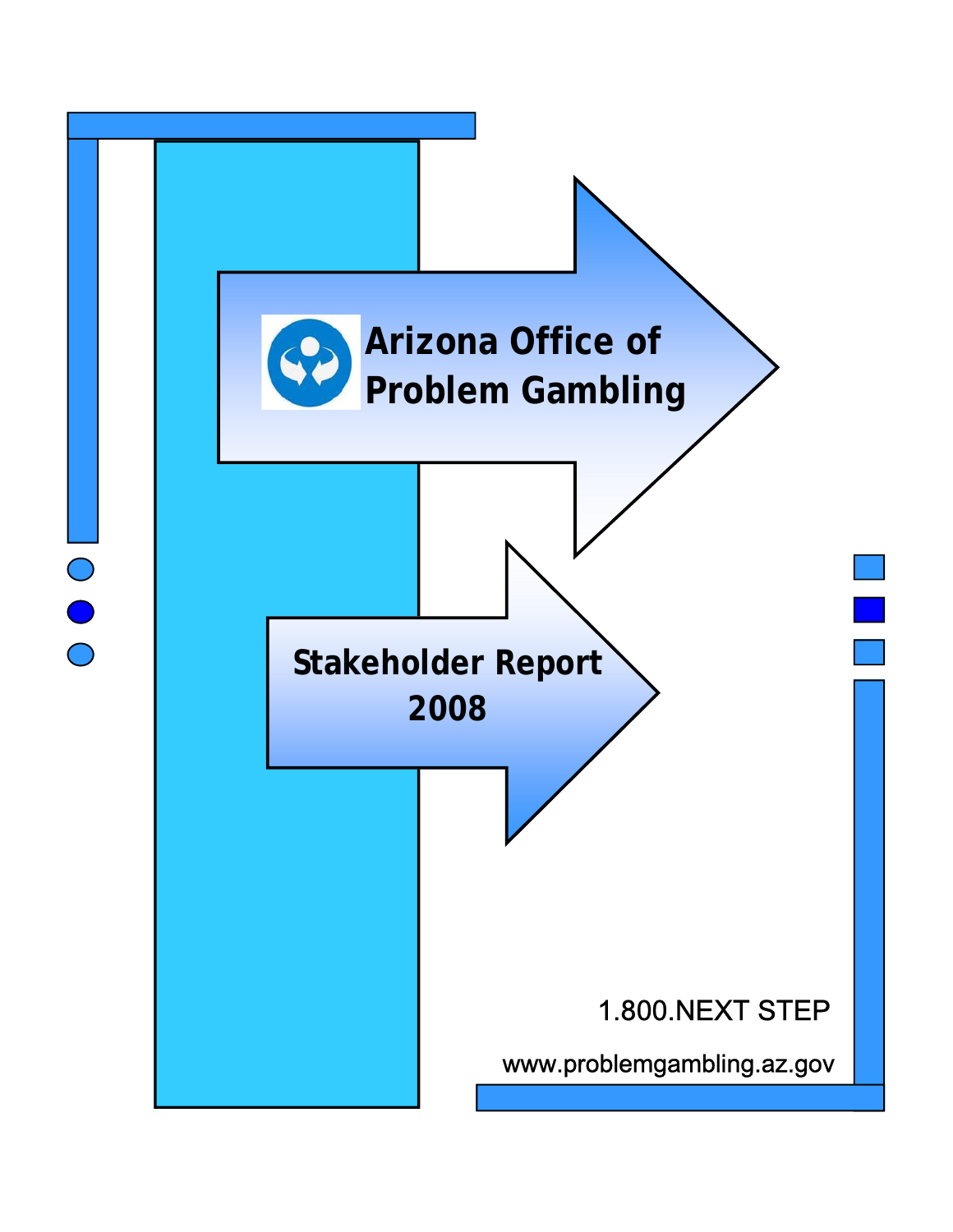Dear Problem Gambling Stakeholders,

In September we marked our five year anniversary. Throughout the life of our office we have greatly benefited from the willingness of numerous problem gambling stakeholders to share their expertise with us. From the development of our strategic plan to advice on how to more effectively reach out to distinct communities with our message and services, it is our partnership with organizations like yours that helps us to realize our vision and fulfill our mission.

During our existence we have been gathering much information about problem gambling. This year some new things occurred and some trends continued. For the first time more women than men called our help line. Another help line first was that we received calls from each of Arizona's 15 counties. For the third year in a row, more callers said they learned about the help line at casinos than any other place and more and more say they learned about it from a Lottery display or Lottery website page. On the treatment front, we continue to see double digit percentage growth in the number of clients in treatment. This year's 30% increase was the highest ever. The number of service hours delivered also continued its steady increase.

In order to more accurately and completely capture our problem gambling data, we have begun to create a comprehensive problem gambling database—the first of its kind. When our office began 5 years ago we inherited an Access database and Excel spreadsheets containing information on about 500 problem gambling clients that had received treatment under the previous state system. That number has grown to over 3000, necessitating that we employ new information technologies if we are to effectively analyze what we are learning out in the field. Client identities are anonymous but the demographic, treatment history, and other information collected from these individuals holds the key to helping us and treatment counselors do our jobs more effectively as we increase our knowledge about the disorder of compulsive gambling. Once we have established protocols for effectively gathering and disseminating treatment information, we plan to expand the database to other information-rich areas, including our help line data, the casino self exclusion program, and information on our prevention and education efforts.

In short, our vision continues to be expansive and our commitment to effectively administering problem gambling prevention, education, and treatment programs is as strong as ever--as I hope this report illustrates.

Sincerely,

Rick Pyper Director, Arizona Office of Problem Gambling

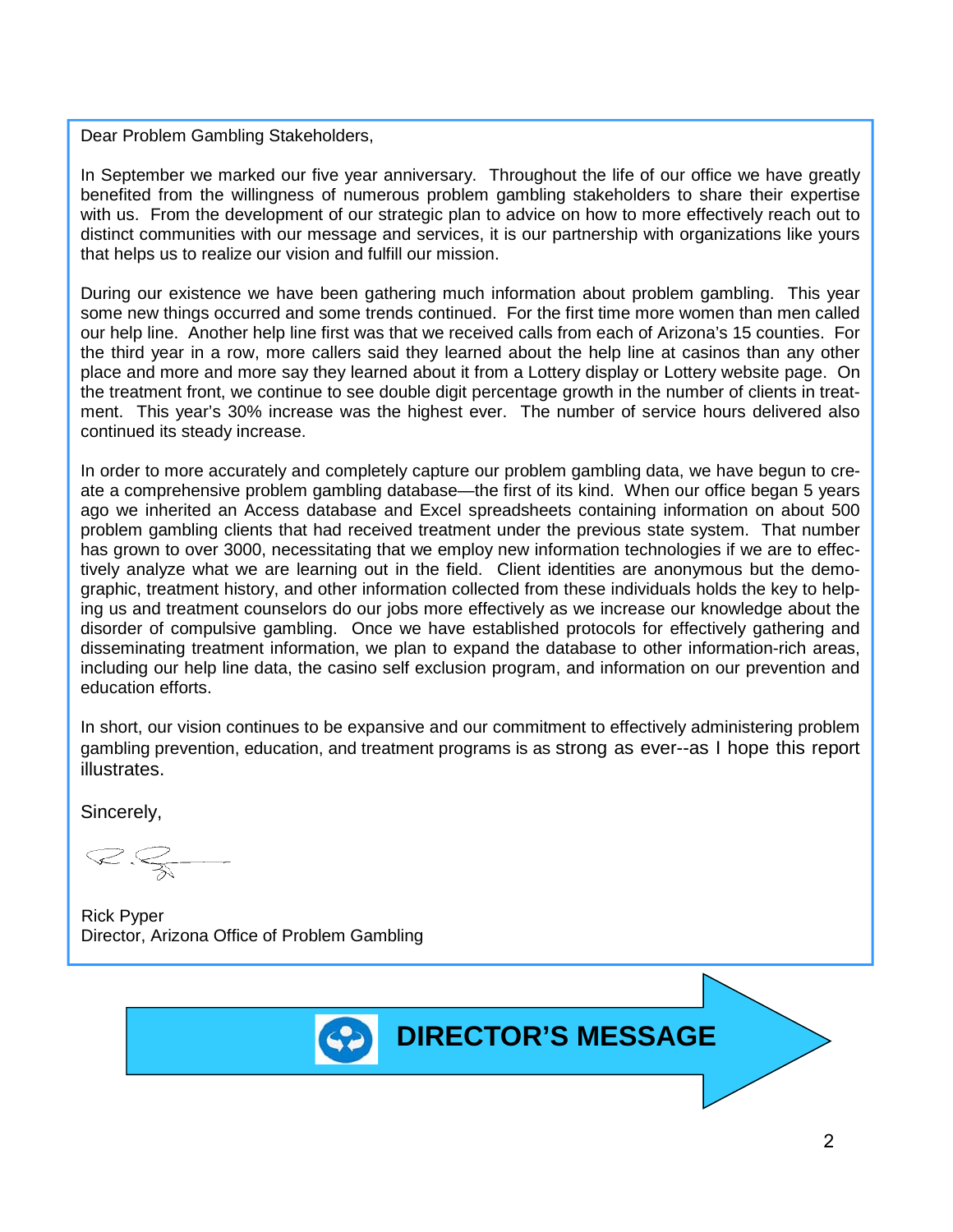## OUR MISSION

Provide and support effective problem gambling prevention, treatment, and education programs throughout Arizona.

### OUR VISION

Support a sustainable continuum of services that reduces to a minimum level the impact of problem gambling in Arizona.

## VALUE STATEMENT

The Office of Problem Gambling is committed to a public health approach to address problem gambling issues. This takes into consideration biological, behavioral, economic, cultural, policy, and environmental factors influencing gambling and health. We will accomplish our mission and realize our vision by being culturally sensitive and responsive to the needs of our partners and those we serve. We will be professional, collaborative, equitable, and innovative in our solutions to address problem gambling.

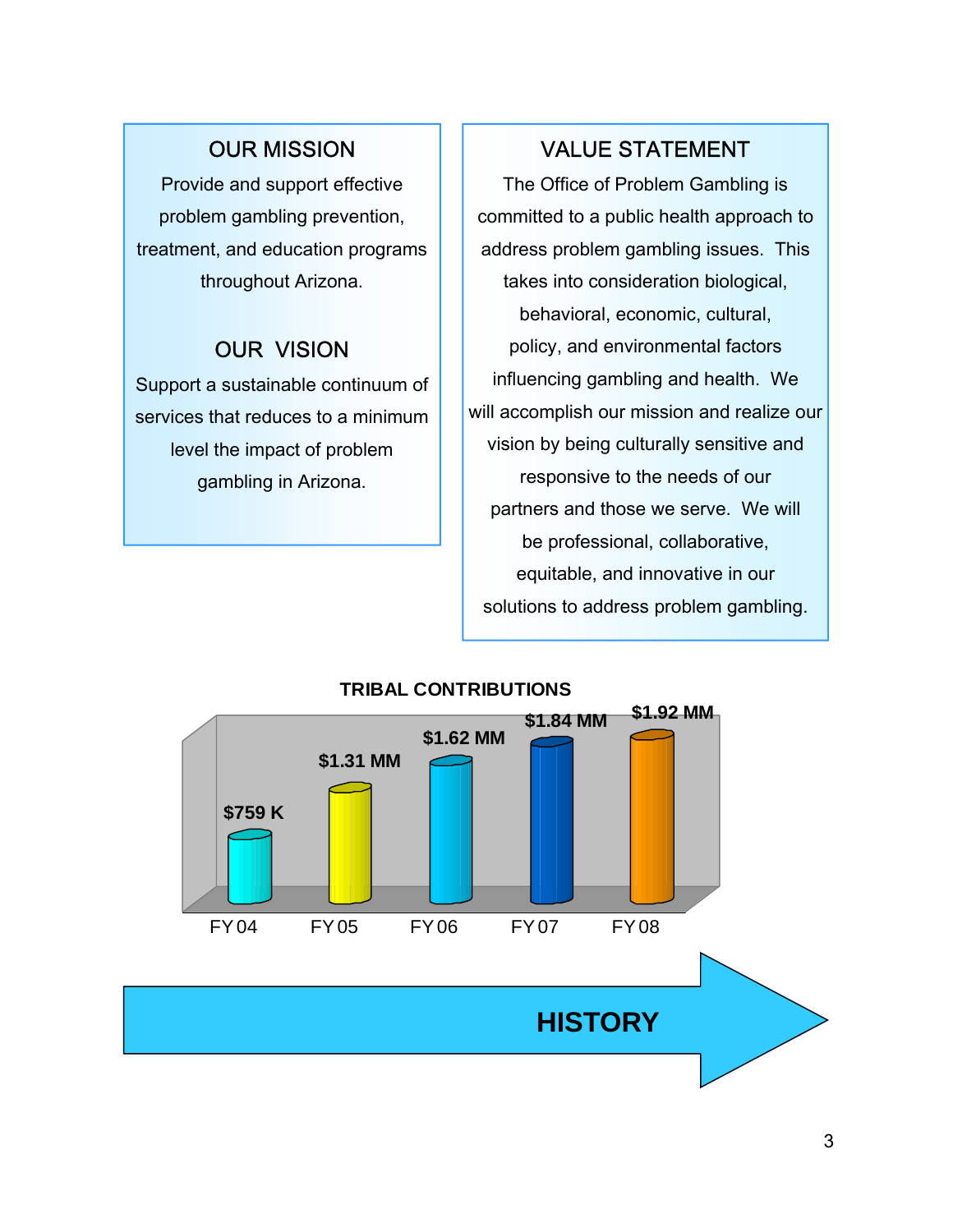During FY 08 twelve new treatment providers entered into contracts with the Office of Problem Gambling to treat problem gamblers:

| <b>City</b>     | # of Contracts |  |
|-----------------|----------------|--|
| <b>Tucson</b>   |                |  |
| Prescott        | 2              |  |
| Globe           |                |  |
| Casa Grande     |                |  |
| <b>Show Low</b> |                |  |

By the end of FY 08 the Office of Problem Gambling had a total of 28 agencies and individual counselors statewide.

During FY 08, 1,015 clients received outpatient treatment from counselors. This represents a 30% increase from FY 07.



There are 30 Treatment Locations as of 10/1/08



### **Number of Hours of Service Provided\***



During FY 08, a total of 20,561 units of service were provided to clients by counselors.

\*Assessment units are not calculated by hours, but by completed assessments, therefore they are not included in this table.

**TREATMENT**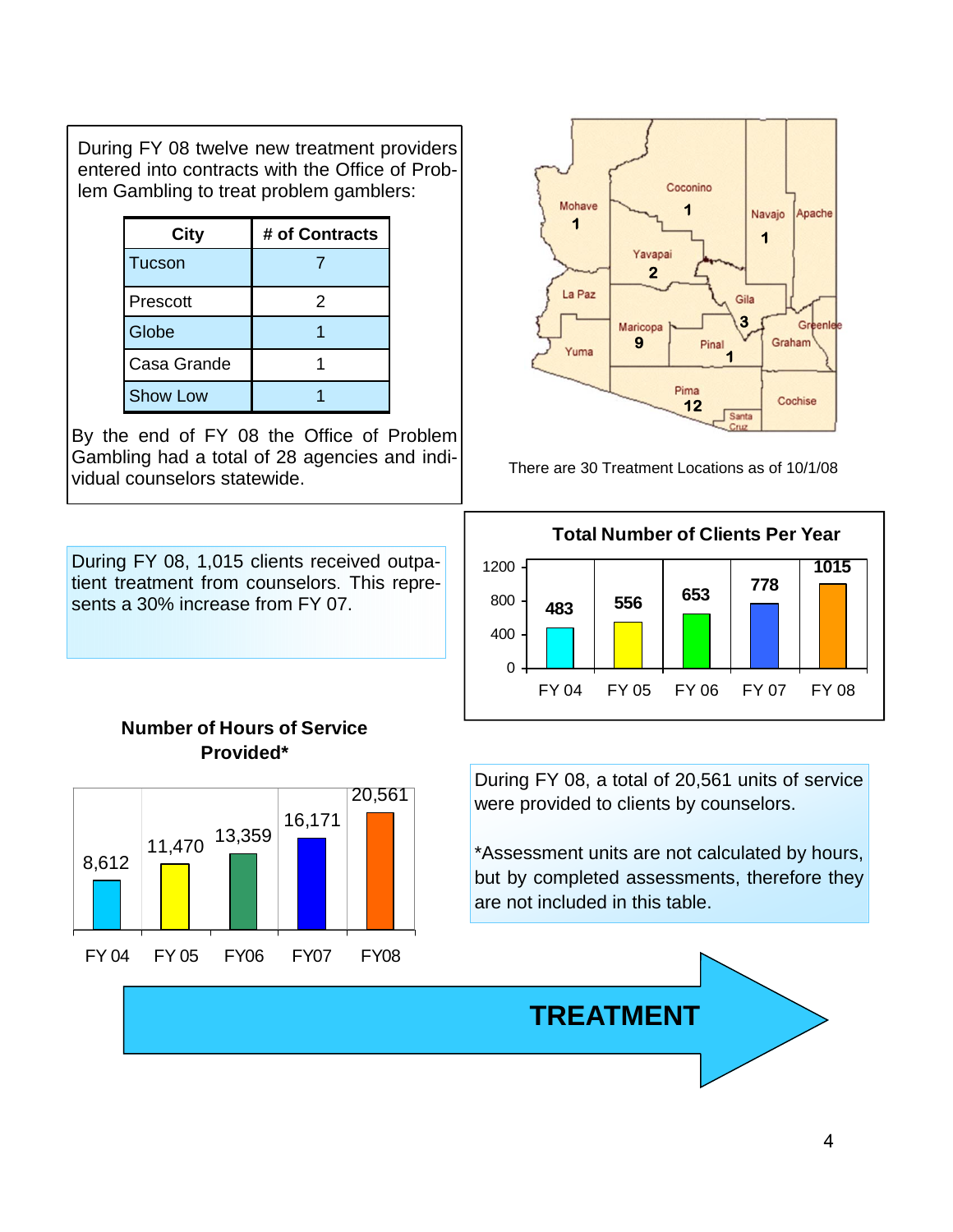### **TRAININGS**

The Office of Problem Gambling provided 132 hours of basic and advanced training to behavioral health counselors and other interested participants during FY 08. Trainings were offered in Phoenix and Tucson—and, for the first time, in Yuma and Show Low. Attendance remained high and, despite original intentions of offering only 12 hours of training in Yuma, the Office increased this to provide the entire Phase I series (30 hours) in response to the demand from clinicians in the area for more problem gambling training. All trainings continue to receive very high praise from participants, with over 92% of attendees reporting being either "very satisfied" or "satisfied" with the sessions.

The Office of Problem Gambling sent direct mailings to all licensed behavioral health counselors in the State inviting them to attend each of the trainings. The Office of Problem Gambling also sponsored or participated in professional conferences for social workers, substance abuse counselors, and marriage and family therapists.

To see a current list of trainings, visit the website: www.problemgambling.az.gov.

### **TESTIMONALS**

The following client comments were received by the Office of Problem Gambling during FY 08 on the "Client Satisfaction Surveys":

- "The counselors gave me my life back."
- "I felt a real connection with my counselor and feel as if they gave me a lot of honest feedback and insight. I'm glad I was referred here!"
- "This treatment center helped me get a grip on escaping emotional problems related to my loved one's gambling. I now have better coping skills and know many ways to help become stronger."
- "I feel that my counselor's skills and dedication to helping me was paramount to my success. Not once during my treatment did I feel judged or pitied. In all of my sessions, my counselor's sincere desire to help me overcome my compulsive gambling was felt."

## **TRAININGS & TESTIMONALS**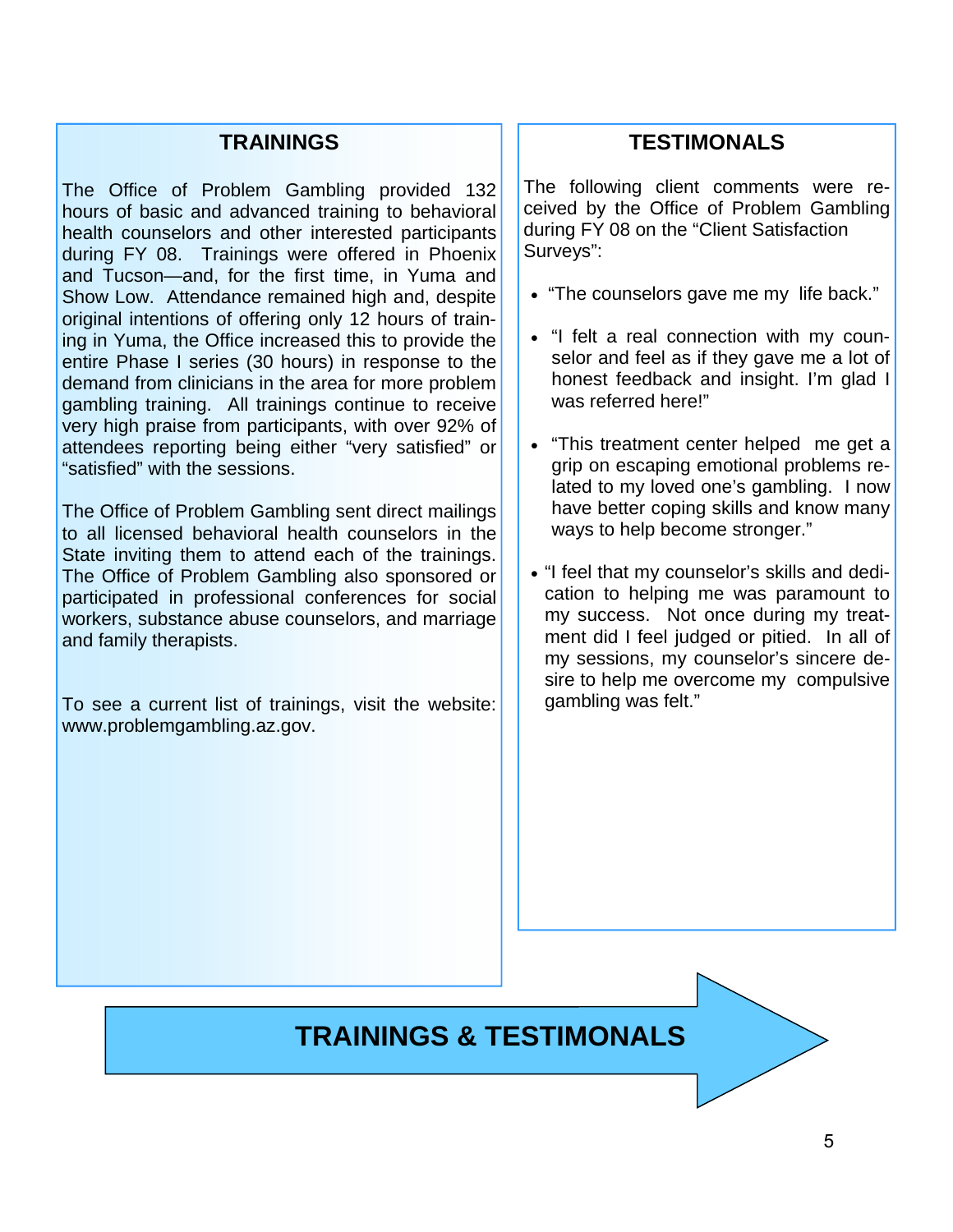

The Office of Problem Gambling sponsors a 24 hour, toll-free, help line (1.800. NEXT STEP) for the public to call for help and information about

problem gambling. The help line has been contracted with Bensinger, DuPont & Associates (BDA) for the last five years. BDA received 690 calls during FY 08.

Of those callers who disclosed their connection with problem gambling, 78% were the gambler, 10% a spouse or significant other, the remaining percentages include parents, friends, children, siblings, and therapists calling for referral information.

Two major changes occurred in the help line statistics in FY 08:

- 1. More females called then men; and
- 2. All Arizona counties were represented by callers.

| <b>County</b> | # of Calls |               |            |
|---------------|------------|---------------|------------|
| Apache        | 1          | <b>County</b> | # of Calls |
| Cochise       | 3          | Navajo        | 20         |
| Coconino      | 11         | Pima          | 135        |
| Gila          | 13         | Pinal         | 20         |
| Graham        | 2          | Santa Cruz    | 7          |
| Greenlee      | 1          | Yavapai       | 66         |
| La Paz        | 1          | Yuma          | 38         |
| Maricopa      | 330        | Unknown       | 23         |
| Mohave        | 15         | Out of        | 4          |
|               |            | State         |            |

The top referral source to the help line in FY 08, which has remained a trend over the last three years, was the casinos. The phone book listings continue to be the second most popular referral source.



The Office of Problem Gambling continues to utilize "Mystery Caller" test calls through its contractor Behavior Research Center. This aids with quality assurance by making sure help line specialists are prepared to provide the following to our callers:

- Gambler's Anonymous meetings in their city or county;
- Nearby gambling treatment providers;
- An offer of a "warm transfer" to a treatment provider while the caller is on the phone;
- The Office of Problem Gambling web site address; and
- Additional information to be mailed to the caller's home.

During FY 08, Behavioral Research Center reports the help line consistently met this outcome measure.

# **HELP LINE**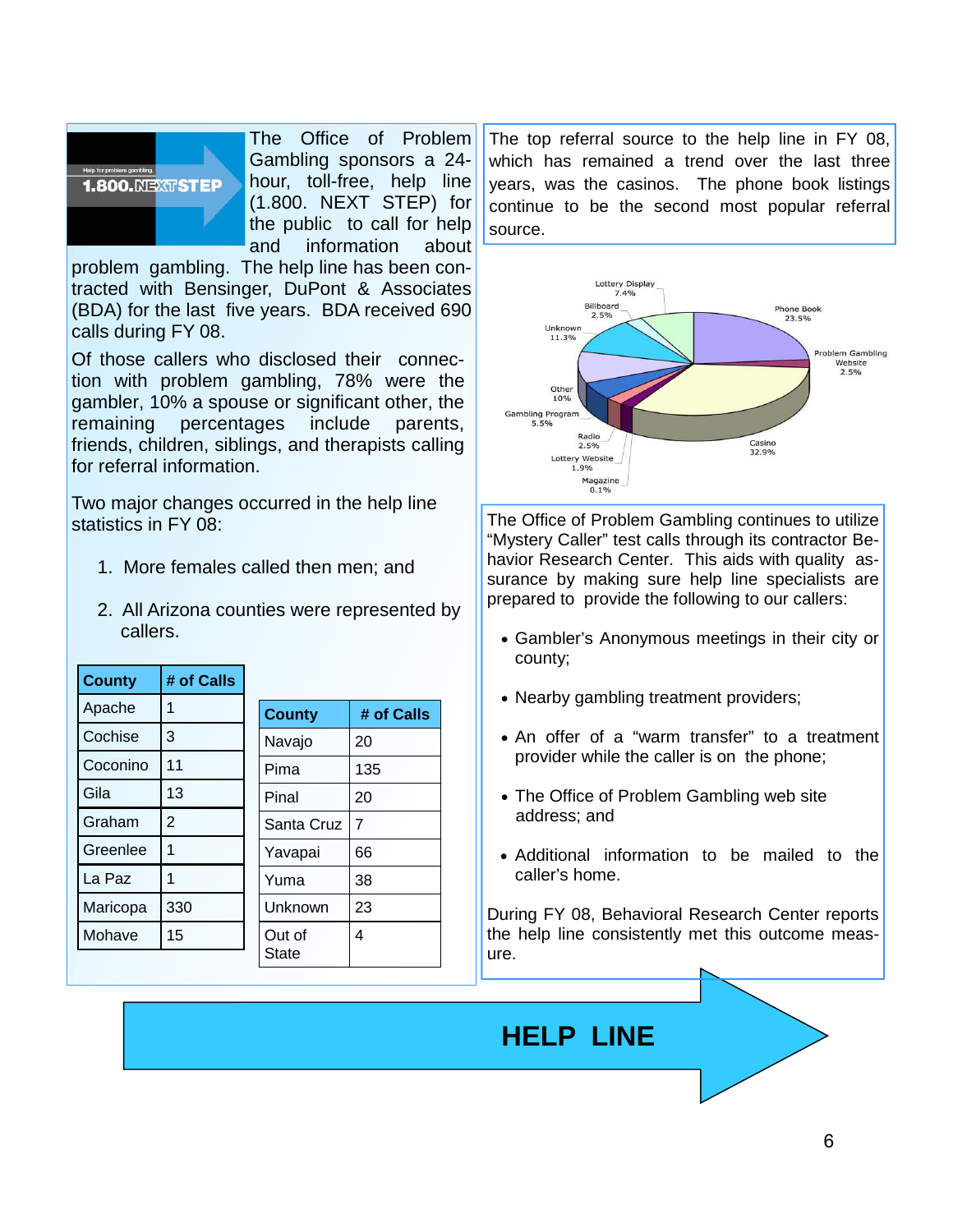During FY 08 the Office of Problem Gambling continued its proactive community outreach approach through:

- **1. Educational lectures on the consequences of problem gambling; and**
- **2. Literature distribution through sponsorship of conferences.**

The Office of Problem Gambling participated in the following events during FY 08:

- Arizona Division of the American Association for Marriage and Family Therapy
- Gila River Employee Health Fair
- 20th Annual Lovin' Life Expos
- SADD Conference
- Southwest Indian Gaming Expo
- Tribal Legislation Day
- Tucson Medical Center Training
- Behavioral Health Older Adults **Conference**
- Women's Expo
- Governor's Conference on Aging
- National Council on Problem Gambling **Conference**

The Office of Problem Gambling received a plaque from Catholic Social Service in recognition of our "Contribution and Support" at the Behavioral Health and Adult Older Conference in Tucson.

**Gambling: Risks of Playing the** Game

**1.800. XEXTSTEP** 

Youth

The Office of Prob-

lem Gambling created a new brochure in FY 08 entitled **"Youth Gambling: Risks of Playing the Game."** 

The brochure is designed to be helpful to both parents and professionals who work with youth. The Office of Problem Gambling will be able to distribute the brochures at expos, conferences, and trainings. Included in the brochure is a comprehensive description of gambling and gambling activities, as well as information regarding the risks involved in youth gambling. The brochure provides ways to identify problem gambling behaviors and how to prevent these issues from occurring or escalating. Most importantly, the brochure gives guidelines to adults on how they can talk to youth about problem gambling.

## **PREVENTION & OUTREACH**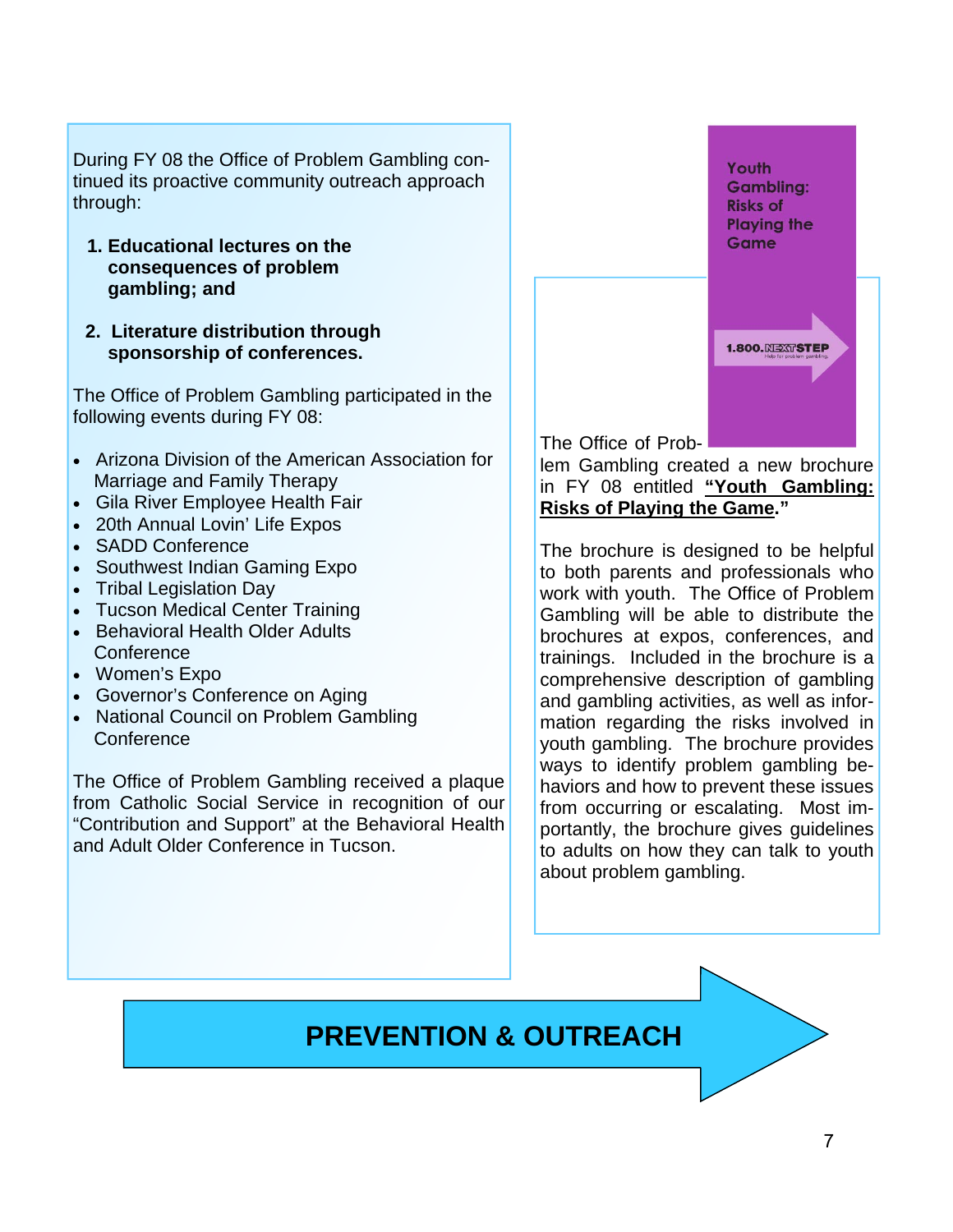The Office of Problem Gambling held its second symposium, "Emerging Issues: Community and Individual Implications of Problem Gambling," to kick off National and Arizona Problem Gambling Awareness Week the first week in March 2008. The Arizona Lottery and Harrah's Ak-Chin Casino co-sponsored the event which featured internationally acclaimed presenters. The symposium was attended by 72 individuals from throughout Arizona, representing professional mental health and substance abuse counselors, recovering problem gamblers, problem gambling counselors, Arizona Lottery and tribal gaming representatives, the Arizona Council on Compulsive Gambling, and the Department of Health Services. A total of 98% of the participants reported being satisfied or very satisfied with the Symposium.







The Office of Problem Gambling teamed up with the Department of Racing to educate management of each of Arizona's race track facilities about the work of the Office of Problem Gambling. Each facility — Phoenix Greyhound, Tucson Greyhound, Turf Paradise and Yavapai Downs — committed to promote the 1.800.NEXT STEP help line.









At the request of the Office of Problem Gambling, the Arizona Criminal Justice Commission agreed to refine the gambling questions that are a part of its biennial "Youth Survey" and to add an additional question asking youth if and when they first began to gamble. Results of this survey are due sometime during the Fall of 2008.



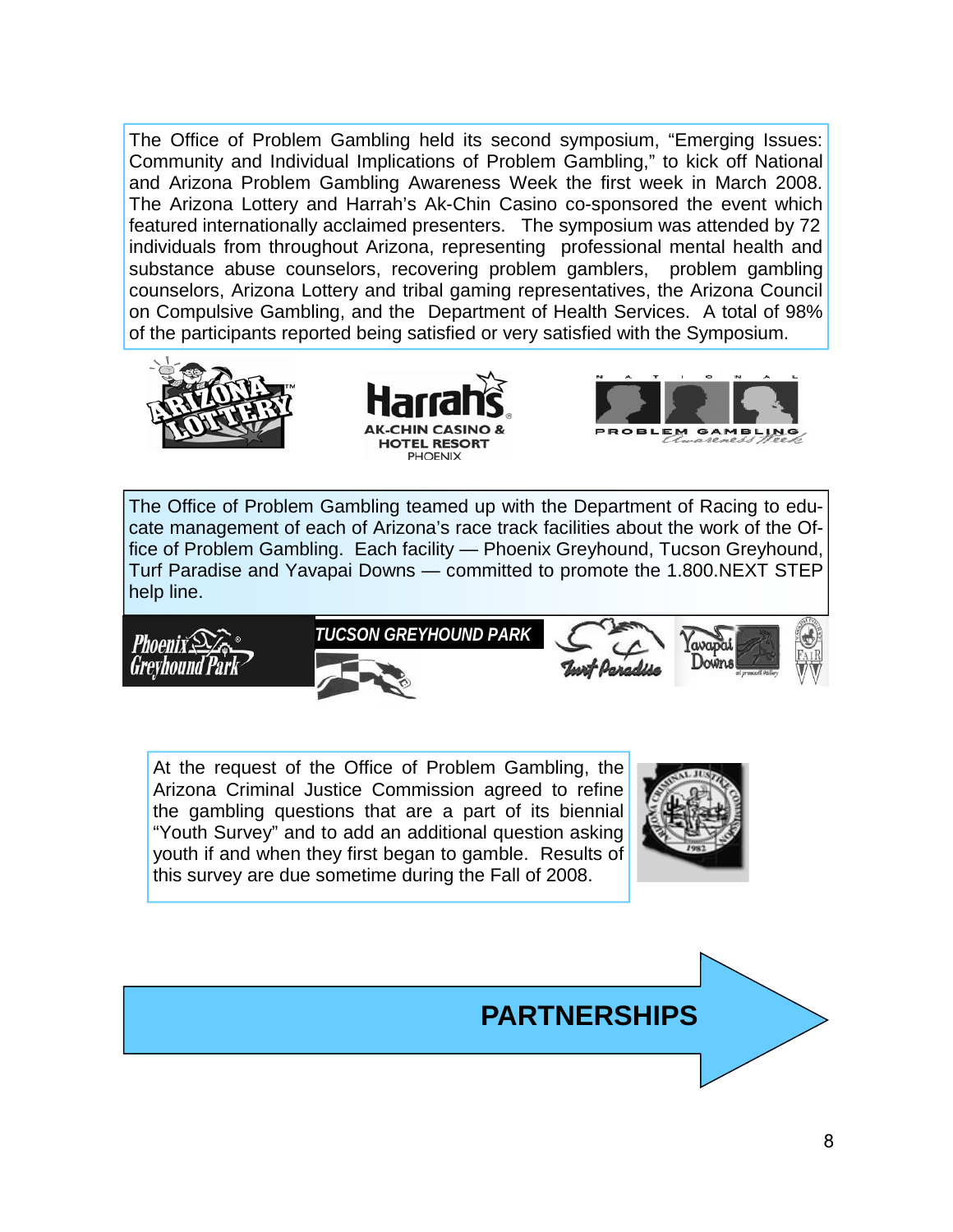The Office of Problem Gambling participated in the development of a recommended National Data Set that would be collected from persons seeking gambling treatment. This two-day workshop was sponsored by the Federal Substance Abuse and Mental Health Services Administration, Center for Substance Abuse Treatment, Division of State and Community Technical Assistance, in collaboration with the National Council on Problem Gambling and the Association of Problem Gambling Service Administrators. A total of 12 states were represented at this meeting. The Office will continue to be involved in this pilot project.







The Office of Problem Gambling continues its collaboration with the Phoenix Indian Center. The Office has joined with them as part of the coalition formed to develop a needs assessment and strategic plan to address issues for the Governor's Underage Drinking Project. The Office of Problem Gambling is also working closely with the Phoenix Indian Center to develop future initiatives in the area of problem gambling prevention and education.



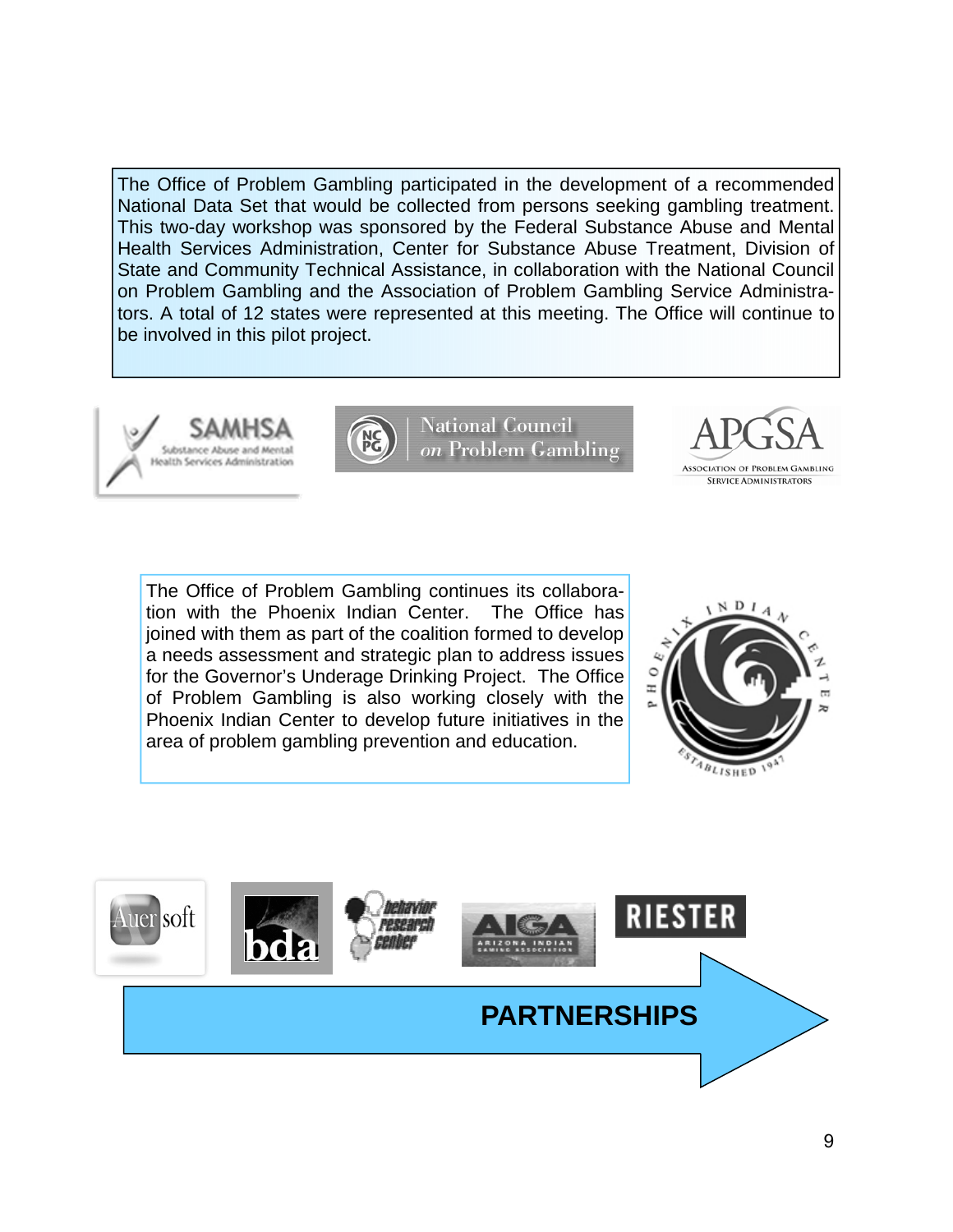### **ARIZONA LOTTERY**

The Lottery has partnered with the Office of Problem Gambling to get the www.problemgambling.az.gov message out that there is help and



hope for problem gambling. The statewide problem gambling helpline, 1.800. NEXT STEP, is printed on the back of every lottery ticket and displayed at over 2700 lottery vendor terminals throughout the state. The Lottery distributes information brochures from the Office of Problem Gambling at events throughout the year. The 1.800.NEXT STEP logo is included on every page of the Lottery's website along with a link to the Office of Problem Gambling's home page. Excluding search engines, these links account for most traffic to our website (www.problemgambling.az.gov). The Lottery participated in the Arizona Office of Problem Gambling Awareness Week during the first week of March by co-sponsoring the 2008 Symposium and including special messaging at vendor locations. The Lottery also arranged for the "IT" public service announcement to be shown at the Phoenix Suns games.

#### **"IT CAMPAIGN"**

Our first television public service announcement began airing this year during the Phoenix Suns pre and post games at the US Airways Center, on local cable stations in 5 counties, and the on KAZ-TV's Community View, the longest running weekly television show for the deaf and hard of hearing.



#### **WEBSITE**

In FY 08 the website received 16,247 unique visitors. It may also be inferred that the public views this resource as a means of accessing help, as the pages that provide information on Gamblers Anonymous, treatment providers and self ban information were viewed 9,051 times during FY 08.

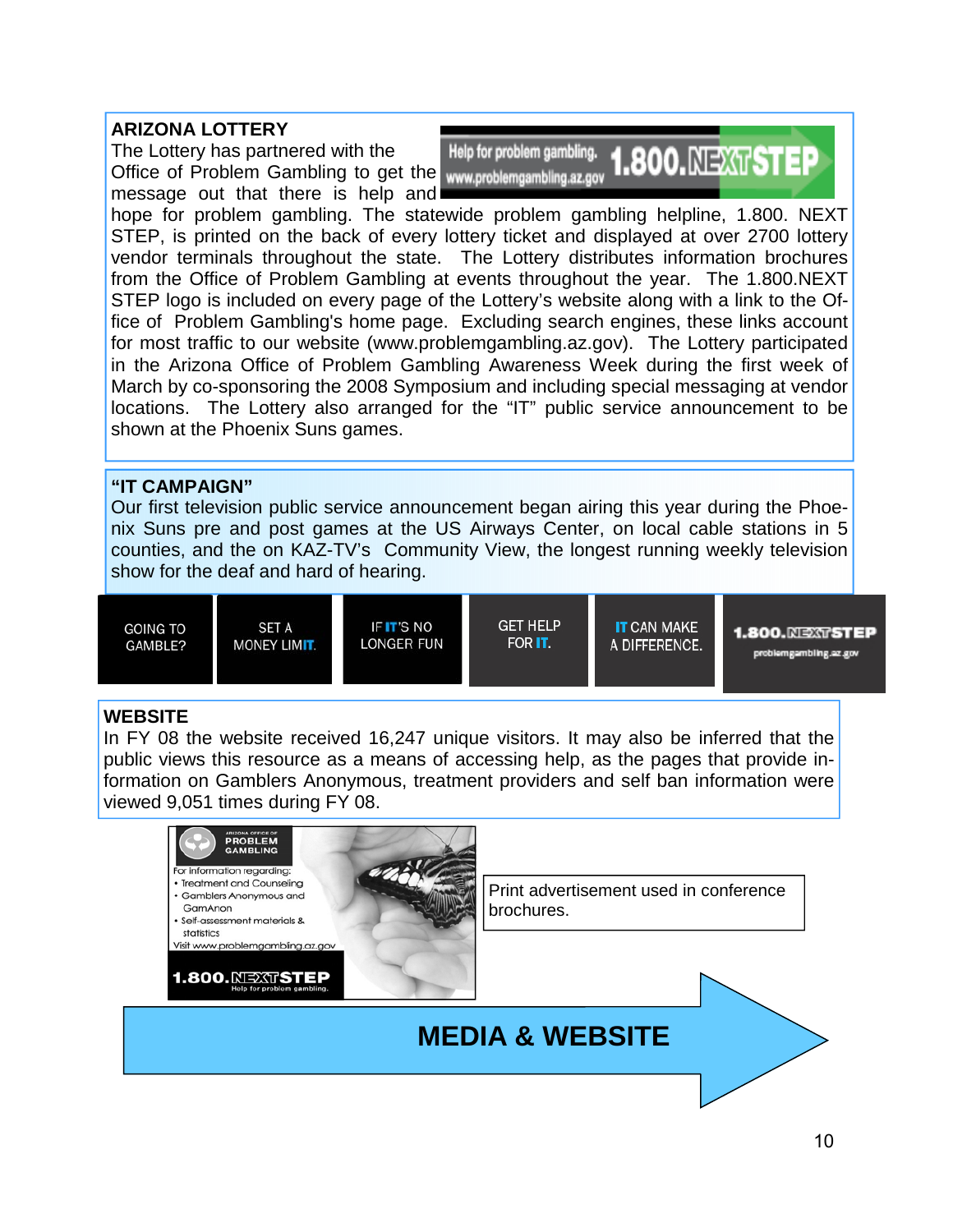### **SELF EXCLUSION**

At the close of FY 08, 2,136 people were participating in the casino self exclusion program.



### **Ethnicity**



# **SELF EXCLUSION**